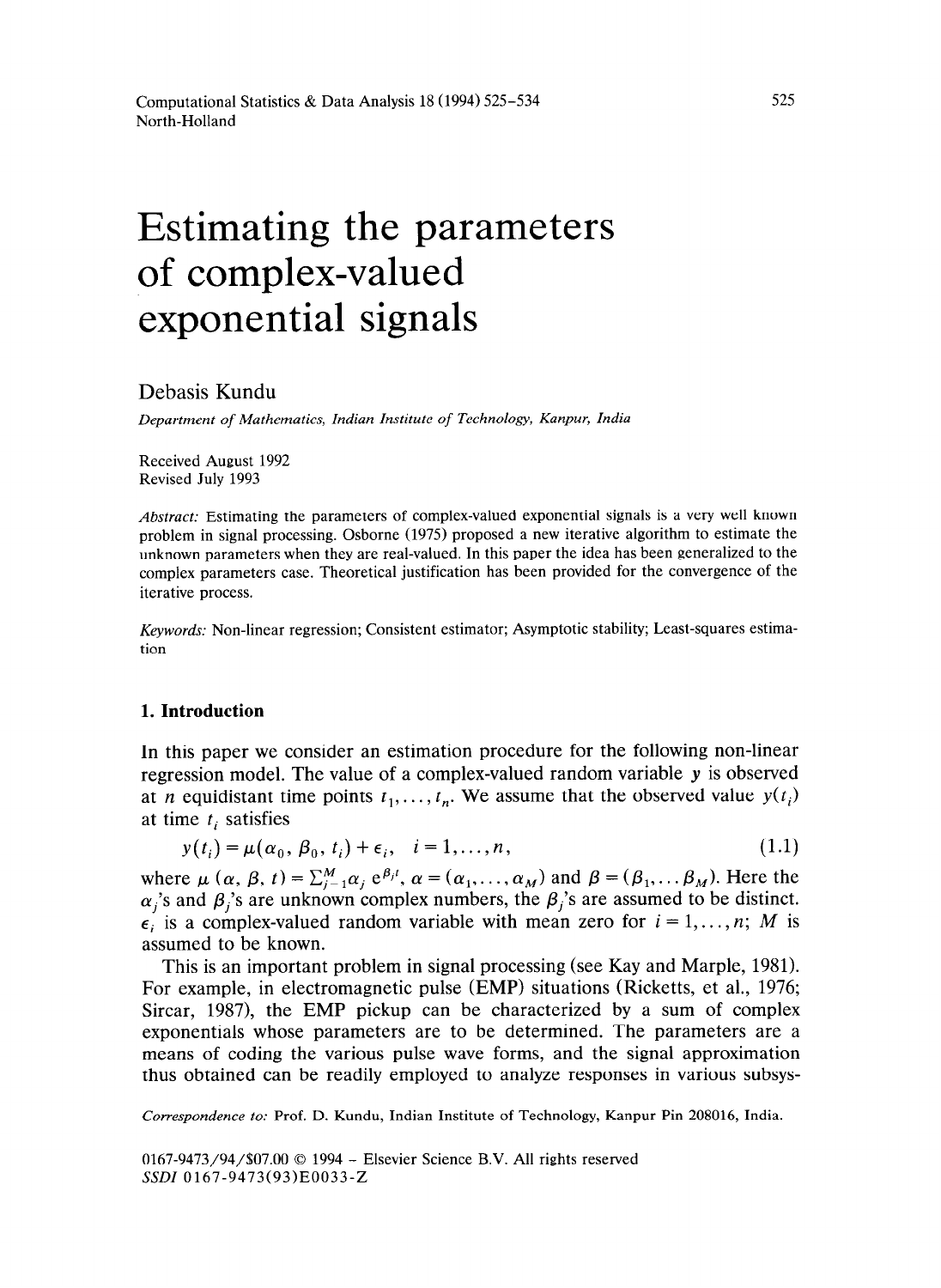terns under EMP environment. In system identification problems, the characterization of the impulse response of a linear system by a sum of complex exponentials, and then by identifying/ approximating the complex amplitudes and natural frequencies with high degree of accuracy, has its special importance in a wide variety of applications. The study of the transient behavior of a system is one of them. The problem is well known to be numerically difficult (Varah, 1985). The general purpose algorithm such as Gauss-Newton, Newton-Rapson or their variants often has great difficulty in converging. Osborne (1975) proposes a new algorithm to estimate the unknown parameters when they are real-valued. He shows by numerical experiments that the proposed algorithm performs much better than any other standard non-linear regression algorithm for the real data sets. The aim of this paper is to generalize the algorithm to the complex parameters case.

Without any distributional assumptions on the error random variables, it may be reasonable to estimate the linear and the non-linear parameters  $\alpha_j$  and  $\beta_j$  by minimizing the norm squares error, i.e.,

$$
\min_{\alpha,\beta \in \Theta} \frac{1}{n} \sum_{i=1}^{n} |y(t_i) - \mu(\alpha, \beta, t_i)|^2,
$$
\n(1.2)

where  $\Theta$  is a compact subset of  $C^{2M}$ . Under the assumption of normality of error components, the least norm squares estimates are the maximum likelihood estimates also. Without a boundedness condition on the  $t_i$ 's, the maximum likelihood estimates may not be consistent. Wu (1981) and Malinvaud (1970) show that for the first-order decay model

$$
y(t) = e^{-\alpha t} + \epsilon_t, t = 1, \dots, n,
$$
\n
$$
(1.3)
$$

the least squares estimate of  $\alpha$  is inconsistent. Osborne and Smyth (1986) also point out the same problem for the model (1.1) when the parameters are real-valued. In this paper we formalize the model in such a way that it satisfies the consistency property of the estimates for large samples as well as coinciding with the model  $(1.1)$  for finite samples.

The organization of this paper is as follows. In Section 2, we state the asymptotic assumption of the model clearly. In Section 3, we derive the normal equation. In Section 4, we propose an iterative procedure to obtain the least norm squares estimates. It is observed that the iterative procedure converges very rapidly; some numerical results are presented in Section 5. We give the theoretical justification for convergence of the new algorithm in Section 6.

#### 2. **Problem statement and assumptions**

It is important to redefine the model (1.1) because of the restriction of  $t_i$ . We redefine the model (1.1) as follows:

$$
y_{ni} = \mu(\alpha_0, \beta_0, t_{ni}) + \epsilon_{ni}, \quad i = 1, \dots, n,
$$
\n
$$
(2.1)
$$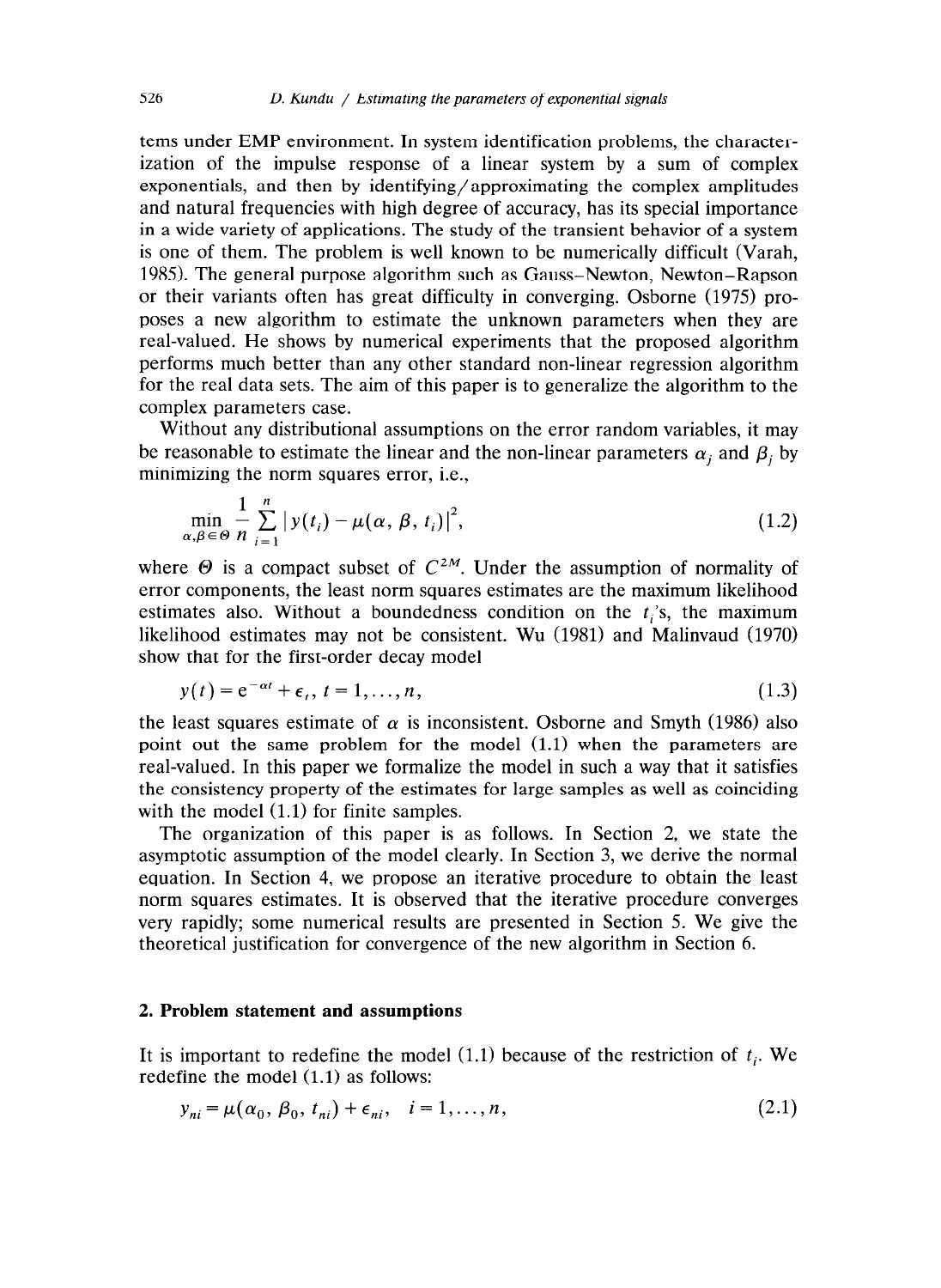where the  $\alpha_i$ 's and  $\beta_i$ 's are same as defined before,  $t_{ni} = i/n$ ,  $\{\epsilon_{ni}\}\$ ,  $i = 1,... n$ and  $n = 1,2,...$  is a double array of complex-valued random variables.  $\{\epsilon_n\}$ ;  $i=1,\ldots, n$  is assumed to be i.i.d. with mean zero. It is important to observe that the models (1.1) and (2.1) are equivalent for any finite  $n$ , although asymptotically they may be different. Let us assume  $\theta = (\alpha, \beta)$ . We need to make the following assumption.

**Assumption 1.**  $\{\epsilon_{ni}\}\$ ,  $i = 1, \ldots, n$  and  $n = 1,2, \ldots$  is a double array of complexvalued random variables with mean zero and finite fourth moment for both the real and imaginary part. The real and imaginary part are assumed to be independently distributed. The parameter space  $\Theta$  is a compact subset of  $C^{2M}$ and the true parameter vector  $\theta_0 = (\alpha_0, \beta_0)$  is an interior point of  $\Theta$ .

Observe that the function

$$
R(\alpha, \beta) = \int_0^1 |\mu(\alpha, \beta, t) - \mu(\alpha_0, \beta_0, t)|^2 dt,
$$
 (2.2)

has a unique minimum at  $(\alpha, \beta) = (\alpha_0, \beta_0)$  if  $\beta_i$ 's are distinct. Therefore under the Assumption 1, the least norm squares estimates of the model (2.1) are strongly consistent (Kundu, 1991).

### 3. **Normal equation**

Prony (1795) observes that for any  $\alpha$  and  $\beta$  there exist complex constants  $\gamma = (\gamma_1, \ldots, \gamma_{M+1})$  depending only on  $\beta$  such that

$$
\sum_{j=1}^{M+1} \gamma_j \mu(\alpha, \beta, t_{n,k+j}) = 0,
$$
\n(3.1)

for  $k=0, 1, \ldots, n-M-1$ . Here  $\gamma_1, \ldots, \gamma_{M+1}$  are such that  $\bar{e}^{\beta_{1/n}}, \ldots, \bar{e}^{\beta_{M/n}}$  are the roots of the following polynomial equation

$$
\gamma_{M+1} z^M + \gamma_M z^{M-1} + \cdots + \gamma_2 z + \gamma_1 = 0. \tag{3.2}
$$

Therefore we can conclude that there exists an  $n \times (n - M)$  matrix  $X(\gamma)$  such that  $X^*(\gamma)\mu_{\alpha,\beta} = 0$ . Here  $\mu_{\alpha,\beta}$  is an  $n \times 1$  vector with *i*-th element  $\mu(\alpha, \beta, t_{ni})$ and

$$
X^*(\gamma) = \begin{bmatrix} \gamma_1 & \cdot & \cdot & \gamma_{M+1} & 0 & \cdot & \cdot & 0 \\ 0 & \cdot & \gamma_1 & \cdot & \cdot & \gamma_{M+1} & 0 & \cdot & 0 \\ 0 & 0 & 0 & \cdot & \cdot & \cdot & \gamma_{M+1} \\ \end{bmatrix}, \quad (3.3)
$$
  
where ' \*' denotes the conjugate transpose of a matrix or of a vector.

Observe that it is possible to separate the linear parameters  $\alpha_i$  from the non-linear parameters  $\beta_i$  of the model (2.1). It can be written in the following form

$$
Y_n = A(\beta_0)\alpha_0 + \epsilon_n, \tag{3.4}
$$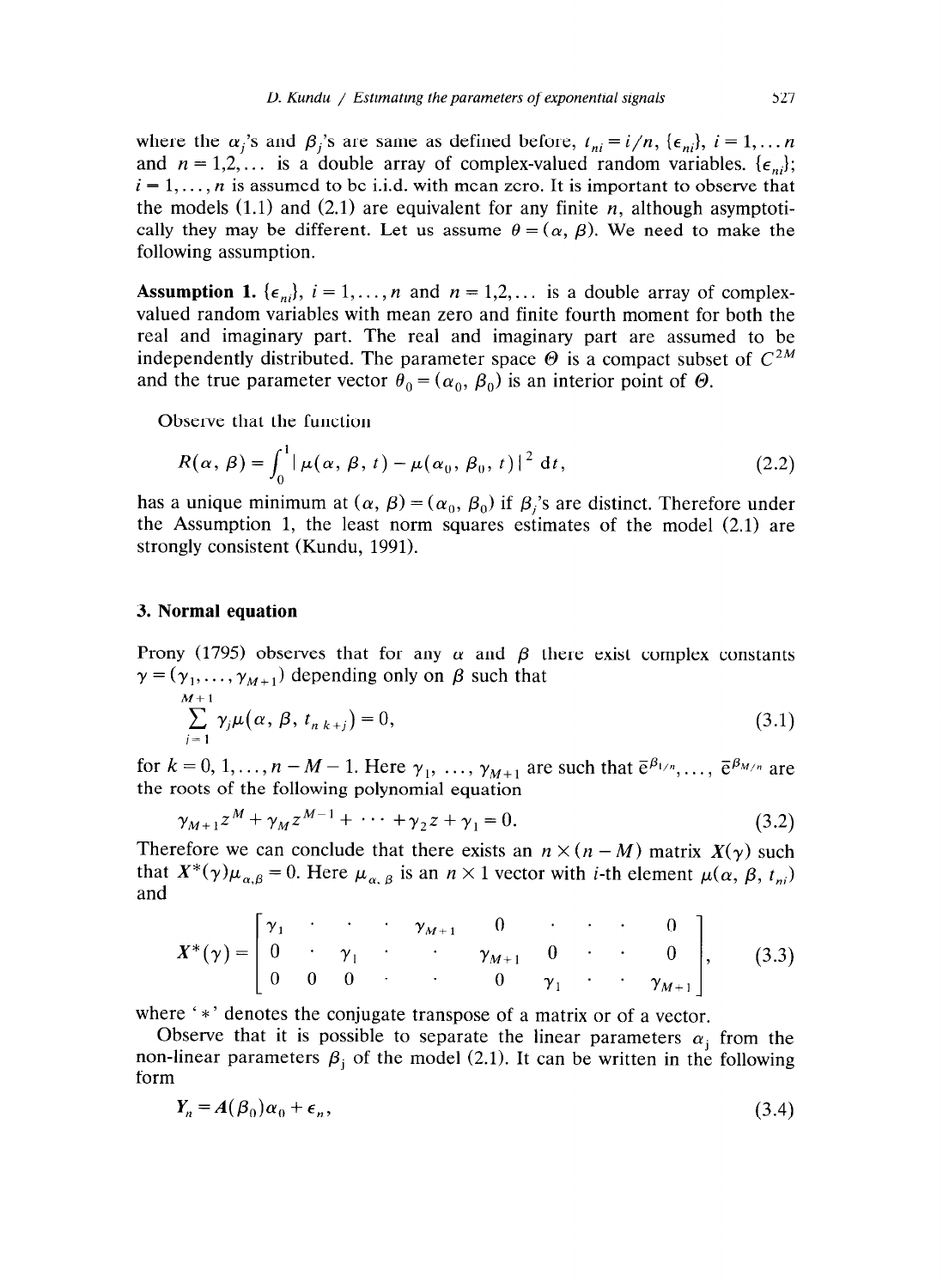where  $Y_n^{\perp} = (y_{n1}, \ldots, y_{nn}), \epsilon_n^{\perp} = (\epsilon_{n1}, \ldots, \epsilon_{nn})$  and  $A(\beta)$  is an  $n \times M$  matrix whose  $(i, j)$ th element is  $\bar{e}^{\beta_j t_{in}}$  for  $i = 1, \ldots, n$  and  $j = 1, \ldots, M$ . Here  $\alpha_0$  and  $\beta_0$  are the true parameter vectors as it is in (2.1).

The least norm squares estimates of  $(\alpha, \beta)$  can be obtained by minimizing  $R_n$ with respect to  $(\alpha, \beta)$  where

$$
R_n = \frac{1}{n} (Y_n - A(\beta)\alpha)^* (Y - A(\beta)\alpha).
$$
 (3.5)

Observe that for a fixed value of  $\beta$ , the minimization of  $R_n$  with respect to  $\alpha$  is a simple linear regression problem. The solution of  $\hat{\alpha}(\beta)$  is

$$
\hat{\alpha}(\beta) = (A^*(\beta)A(\beta))^{-1}A^*(\beta)Y_n,\tag{3.6}
$$

substituting  $\hat{\alpha}(\beta)$  in (3.5) we obtain

$$
Q_n(\beta) = \frac{1}{n} Y_n^* (I - P_{A(\beta)}) Y_n.
$$
 (3.7)

Here  $P_{A(\beta)} = A(\beta) (A^*(\beta) A(\beta)^{-1}A^*(\beta))$  is the projection matrix on the range space spanned by the columns of the matrix  $A(\beta)$ . The least norm squares estimate  $\beta$  of  $\beta$  can be obtained by minimizing  $Q_n(\beta)$  with respect to  $\beta$ .

We have seen already that for a given  $\beta$  there exists a  $\gamma$  such that  $X^*(\gamma)\mu_{\alpha,\beta}$ = 0 for all  $\alpha$ , therefore  $X^*(\gamma)A(\beta) = 0$ . This implies  $(I - P_{A(\beta)}) = P_{X(\gamma)}$  therefore

$$
\min_{\gamma} \frac{1}{n} Y_n^* P_{X(\gamma)} Y_n = \min_{\beta} \frac{1}{n} Y_n^* (I - P_{A(\beta)}) Y_n.
$$
 (3.8)

Let us denote

$$
\psi_n(\gamma) = \frac{1}{n} Y_n^* P_{X(\gamma)} Y_n \tag{3.9}
$$

Observe that  $\psi_n(\gamma)$  is invariant under a scalar multiplication, i.e.,  $\psi_n(\gamma) = \psi_n(c\gamma)$ for any complex constant  $c$ . Therefore

$$
\min_{\gamma_1,\ldots,\gamma_{M+1}} \psi_n(\gamma) = \min_{\gamma:\gamma_{M+1}=1} \psi_n(\gamma).
$$
\n(3.10)

To minimize  $\psi_n(\gamma)$  with respect to  $\gamma$ , we differentiate  $\psi_n(\gamma)$  with respect to the real and imaginary parts of  $\gamma$  and equate them to zero. This leads to solving a matrix equation of the following form

$$
\frac{1}{n}\boldsymbol{B}(\gamma)\gamma = 0, \ \gamma_{M+1} = 1,\tag{3.11}
$$

where **B** is an  $(M+1) \times (M+1)$  Hermitian matrix whose  $(i, j)$ th element is given by

$$
b_{ij}(\gamma) = Y_n^* X_i (X^* X)^{-1} X_j^T Y_n - Y_n^* X (X^* X)^{-1} X_j^T X_i (X^* X)^{-1} X^* Y_n, \quad (3.12)
$$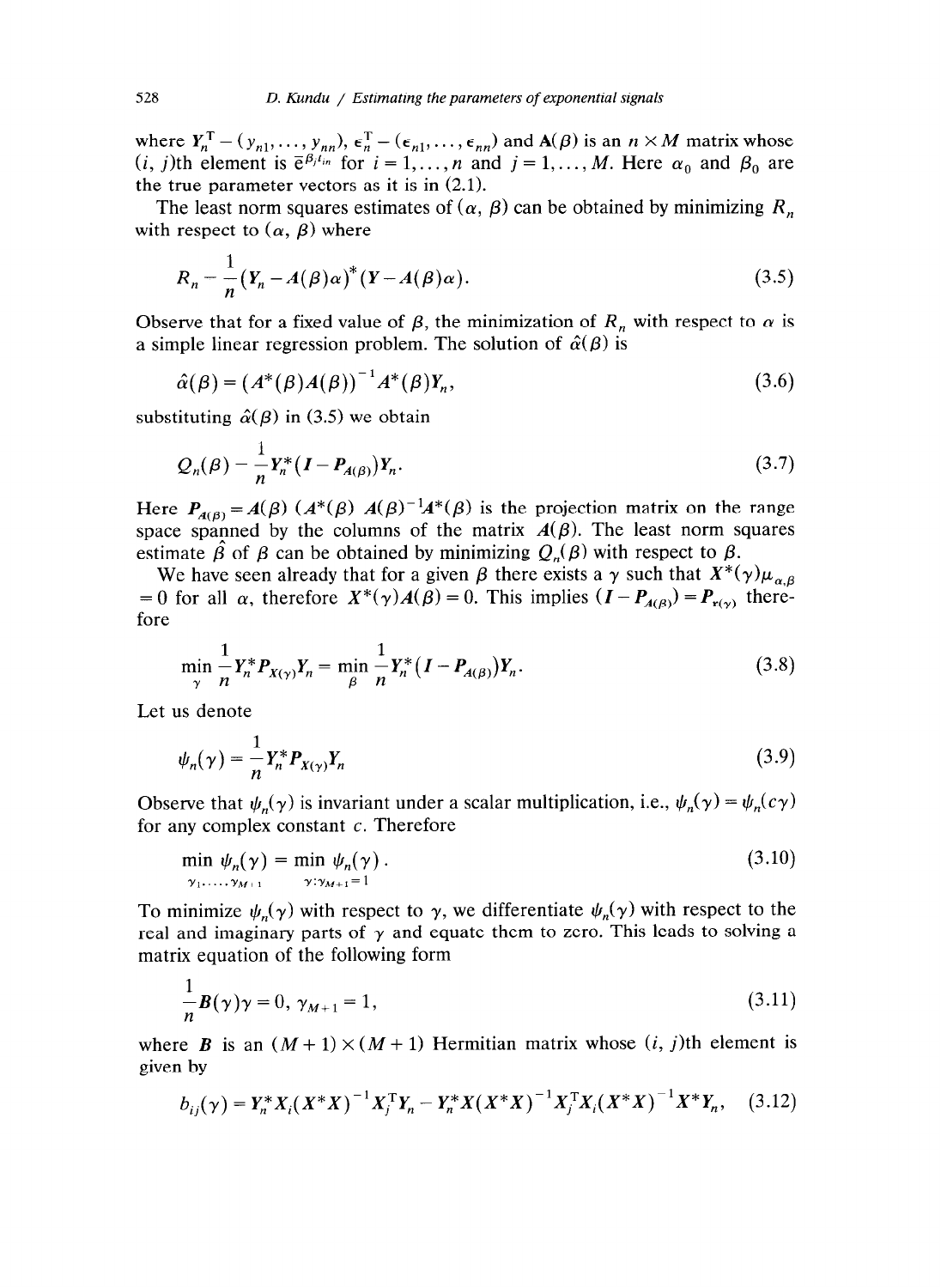*i*,  $j = 1, ..., M + 1$ , see Kundu (1993) for details. Here  $X_i^T$  for  $j = 1, ..., M + 1$  is an  $(n-M) \times n$  matrix whose  $(k, k+j-1)$ th element is one for  $k = 1, ..., M+1$ and the rest of the elements are zeroes. Both the matrices  $X$  and  $X^*$  have been evaluated at  $\gamma$ .

This is a non-linear eigenvalue problem. We discuss in detail the solution procedure of such a problem in Section 4.

#### 4. **Modified Prony Algorithm**

It is clear that  $\gamma$  satisfying (3.11) should be an eigenvector corresponding to the zero eigenvalue of the matrix  $B(\gamma)$ . We suggest the following iterative scheme similar to that of Osborne (1975) to solve  $(3.11)$ :

$$
\left(\mathbf{B}(\gamma^{(k)}) - \lambda^{(k+1)}\mathbf{I}\right)\gamma^{(k+1)} = 0, \quad \gamma_{M+1}^{(k+1)} = 1. \tag{4.1}
$$

Here  $\gamma^{(k)}$  denotes the k-th iterate of the above iterative process and  $\lambda^{(k+i)}$  is the eigenvalue of  $B(\gamma^{(k)})$  which is closest to zero. The iterative procedure should be stopped when  $|\lambda^{(k+1)}|$  is small compared to  $||\boldsymbol{B}|| (= \sum_i \sum_j |b_{ij}|)$ . The suggested Modified Prony Algorithm has the following form:

*Step 1.* Set an initial value  $\gamma^{(1)}$  and make the  $(M + 1)$ th component to be 1, i.e.,

$$
\gamma^{(1)} = \gamma^{(1)}/\gamma_{M+1}, \quad i = 1.
$$

*Step 2.* Calculate the matrix  $B(\gamma^{(k)})$ 

*Step 3.* Find the eigenvalue  $\lambda^{(k+1)}$  of  $B(\gamma^{(k)})$  which is closest to zero and normalize (make the  $(M + 1)$ th component to be 1) the corresponding eigenvector.

*Step 4.* Test the convergence by testing

 $|\lambda^{(k+1)}| < \epsilon \|B\|$ .

Step 5. If the test in Step 4 fails,  $i = i + 1$  and go to Step 2.

Once  $\hat{\gamma} = (\hat{\gamma}_1, \dots, \hat{\gamma}_{M+1})$  is obtained, construct the polynomial equation

$$
\hat{\gamma}_{M+1} z^M + \hat{\gamma}_M z^{M-1} + \cdots + \hat{\gamma}_2 z + \hat{\gamma}_1 = 0, \qquad (4.2)
$$

 $\hat{\mathbf{z}}$   $\hat{\mathbf{z}}$ obtain the roots of the form  $e^{\beta_1/n}, \ldots, e^{\beta_M/n}$  and take  $\beta_1, \ldots, \beta_M$  (with proper rearrangements) as estimates of  $\beta_1, \ldots, \beta_M$ .

#### **5. Numerical results**

In this section we study the performance of the Modified Prony Algorithm by way of computer simulation. We perform a Monte Carlo simulation study for a model with different sample sizes and with different error variances. All these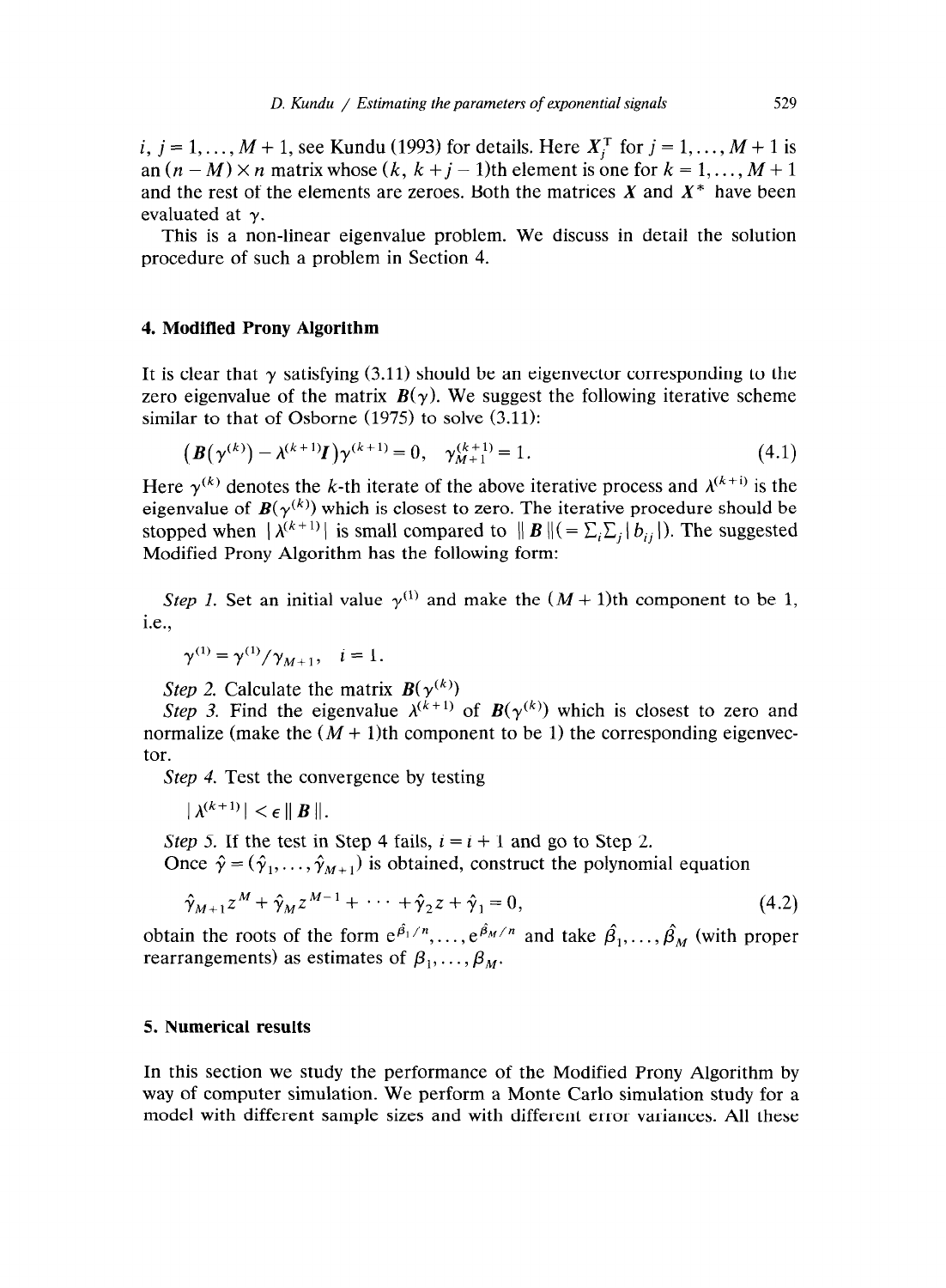| $\mathbf n$ | $\sigma$ | Iteration<br>count | $\beta_1$             | $\beta_2$             | Smallest<br>eigenvalue |
|-------------|----------|--------------------|-----------------------|-----------------------|------------------------|
| 32          | 0.001    | 2                  | $-9.10597 + i2.22149$ | $-4.12523 + i1.14496$ | 0.9891E-07             |
|             | 0.005    | 2                  | $-9.09885 + i2.25540$ | $-4.11404 + i1.16644$ | 0.9210E-07             |
|             | 0.01     | 3                  | $-9.16201 + i2.20155$ | $-4.14702 + i1.13760$ | 0.9988E-07             |
|             | 0.05     | 6                  | $-8.15151 + i2.29112$ | $-1.37858 + i1.28955$ | 0.1321E-07             |
| 64          | 0.001    | 2                  | $-9.12297 + i2.23095$ | $-4.13851 + i1.15352$ | $0.9241E-07$           |
|             | 0.005    | $\overline{2}$     | $-9.14451 + i2.25942$ | $-4.14106 + i1.16898$ | 0.1159E-06             |
|             | 0.01     | 3                  | $-9.06592 + i2.26906$ | $-4.07941 + 11.19358$ | 0.1086E-06             |
|             | 0.05     | 4                  | $-8.99470 + i2.35912$ | $-3.77917 + i0.60891$ | 0.3787E-06             |
| 96          | 0.001    | $\overline{2}$     | $-9.10993 + i2.23145$ | $-4.12827 + i1.15038$ | 0.9306E-07             |
|             | 0.005    | 2                  | $-9.10902 + i2.22615$ | $-4.12373 + i1.14745$ | 0.1127E-06             |
|             | 0.01     | 2                  | $-9.09247 + i2.22581$ | $-4.12187 + i1.13571$ | 0.1121E-06             |
|             | 0.05     | 4                  | $-8.57545 + i2.99601$ | $-3.82582 + i1.64940$ | 0.3917E-05             |
| 128         | 0.001    | $\overline{2}$     | $-9.11449 + i2.24339$ | $-4.12821 + i1.16141$ | 0.9537E 07             |
|             | 0.005    | $\overline{2}$     | $-9.10954 + i2.24384$ | $-4.12996 + i1.16314$ | 0.9443E-07             |
|             | 0.01     | 2                  | $-9.14165 + i2.25532$ | $-4.17314 + i1.17229$ | 0.9483E-07             |
|             | 0.05     | 3                  | $-9.27804 + i1.86285$ | $-3.38798 + i1.14538$ | 0.1068E-07             |

Table 5.1

computations are performed on IBM-4381 at the Pennsylvania State University using double precision in Fortran-77.

We present the result in the Table 5.1, when the algorithm (4.1) was applied to the model (2.1) with  $M = 2$ ,  $\alpha_1 = (2 + i2)$ ,  $\alpha_2 = (0.5 + i1)$ ,  $\beta_1 = (-9.11542 +$ i2.23415) and  $\beta_2 = (-4.13158 + i1.15467)$ . The data is generated using different standard deviations viz.,  $\sigma = 0.001$ , 0.005, 0.01, 0.05 and with different sample sizes namely  $n = 32, 64, 96, 128$ . We consider the case when the real and the imaginary parts of the noise random variables are independently distributed with mean zero and equal variances (i.e.,  $\sigma_1^2 = \sigma_2^2 = \sigma^2/2$ ). The data points of the mean vector  $\mu$  are evaluated at equidistant time points on the closed interval  $[0,1]$ , i.e., for sample size 32, the distance between two consecutive time points is  $\frac{1}{32}$ . IMSL random deviate generator is used with DSEED = 12345.DO. For each value of  $n$  and  $\sigma$  one hundred and one different data sets are generated. The iterative process is stopped in each case when,  $|\lambda^{(k+1)}|$  <  $10^{-15}\sum_{i,j} |b_{ij}(\lambda^{(1)})|$ .

The median iteration count and the mean estimates of  $\beta_1$  and  $\beta_2$  are reported. The eigenvector corresponding to the smallest eigenvalue of the matrix  $U^*U$  where

$$
U = \begin{bmatrix} y_1 & \cdots & y_{M+1} \\ \vdots & & \vdots \\ y_{n-M} & \cdots & y_n \end{bmatrix},
$$
 (5.1)

is used as an initial value in each iteration. It is interesting to observe that if  $\sigma = 0$  then the initial estimate of  $\beta$  obtained from  $U^*U$  is the true value of  $\beta$ .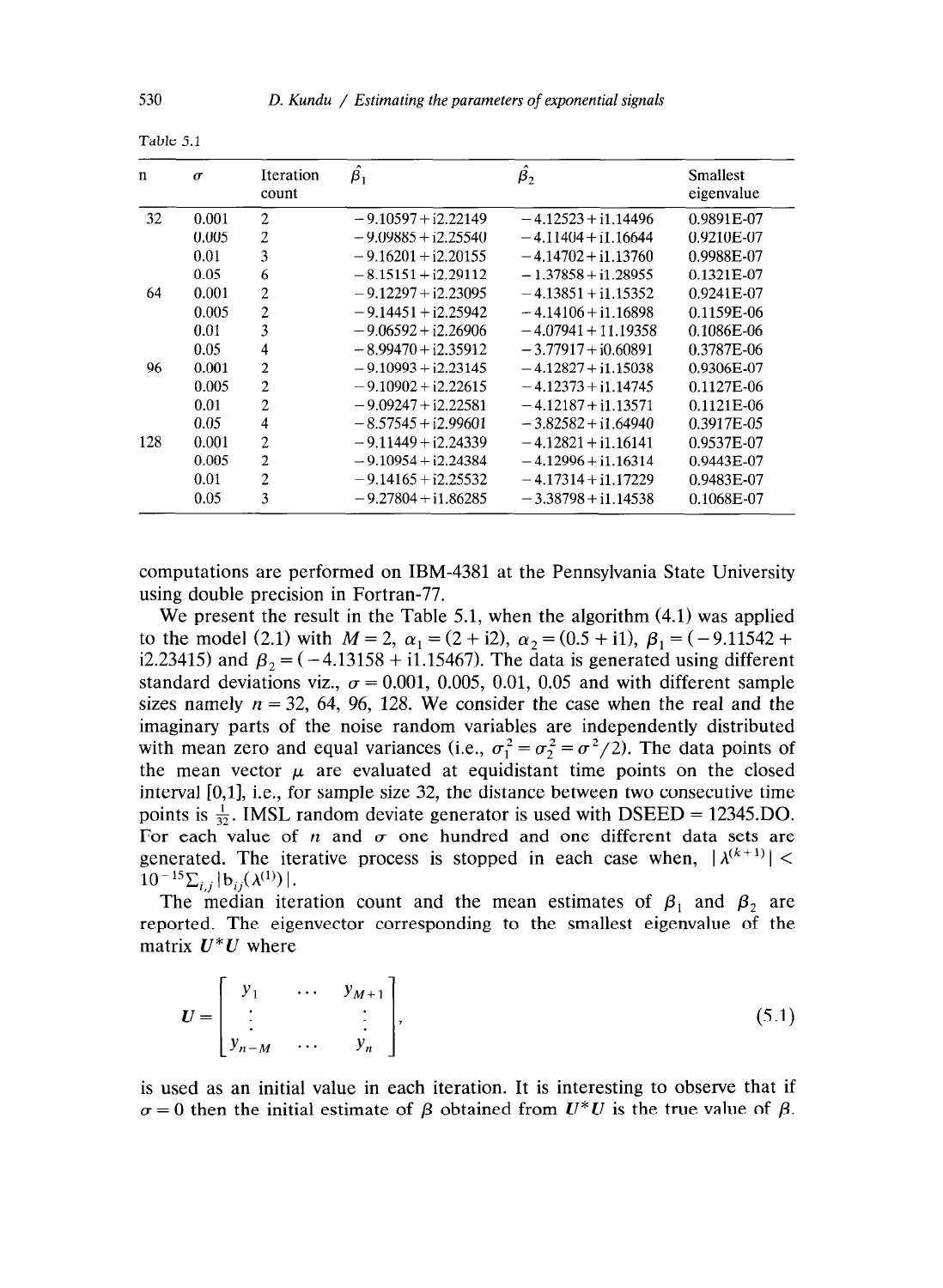So it is expected that when  $\sigma$  is not too large, the initial estimate will be close to the true value. Osborne (1975) also uses this as an initial estimate of  $\beta$ .

The successive iterations show very rapid convergence of the Modified Prony Algorithm. The main trend is that the number of iterations decreases, for a given  $\sigma$ , as *n* increases. For a fixed  $\sigma$ , the performance of the estimates of  $\beta$ improves as sample size increases. We also observe (not reported here) that as the distance between  $\beta$  increases the performance in iteration count and in estimation also improves for fixed  $\sigma$  and  $\dot{n}$ .

#### 6. **Asymptotic stability**

In this section we try to give some theoretical support for the convergence of the numerical algorithm (4.1). A complete proof of asymptotic stability is omitted, for details the reader is referred to Kundu (1989).

The iteration of the algorithm can be written as

$$
F(u^{(k)}, v^{(k)}) = (u^{(k+1)}, v^{(k+1)}),
$$
\n(6.1)

where  $u^{(k)}$ , and  $v^{(k)}$  are the real and imaginary parts of the first M components of  $\gamma^{(k)}$ , i.e.

$$
\gamma^{(k)} = (u_1^{(k)} + \mathrm{i}v_1^{(k)}, \dots, u_M^{(k)}, 1) = (u^{(k)}, v^{(k)}).
$$
\n(6.2)

Here  $F: \mathbb{R}^{2M} \to \mathbb{R}^{2M}$  is defined implicitly through (4.1). Therefore the convergence matrix  $\vec{F}$  of the iterative process can be written as

$$
\dot{F}(\hat{u},\hat{v}) = \begin{bmatrix} \frac{du^{(k+1)}}{du^{(k)}} & \frac{dv^{(k+1)}}{dv^{(k)}}\\ \frac{du^{(k+1)}}{dv^{(k)}} & \frac{dv^{(k+1)}}{dv^{(k)}} \end{bmatrix}_{(u,v)=(\hat{u},\hat{v})}
$$
(6.3)

Here  $(\hat{u} + i\hat{v}, 1) = \hat{y}$  is the solution of (3.11) and all the four submatrices are of the order  $M \times M$ . The (i, j)th, element of  $du^{(k+1)}/du^{(k)}$  is obtained by taking the partial derivative of  $u_i^{(k+1)}$  with respect to  $u_i^{(k)}$  and evaluate it at the point  $(\hat{u}, \hat{v})$ . The sufficient condition, that  $\hat{y}$  is a point of attraction of the iterative process (4.1), is the spectral density of  $\vec{F}(\hat{u}, \hat{v})$  which is less than one (see Ortega and Rheinboldt, 1970). Writing  $(4.1)$  explicitly using the expression of **B** from (3.12) we obtain

$$
\sum_{i=1}^{M+1} Y_n^* X_j (X^* X)^{-1} X_i^{\mathrm{T}} \gamma_i^{(k+1)} - \sum_{i=1}^{M+1} Y_n^* X (X^* X)^{-1} X_i^{\mathrm{T}} X_j (X^* X)^{-1}
$$
  

$$
X^* Y_n \gamma_i^{(k+1)} = \lambda^{(k+1)} \gamma_j^{(k+1)}, \qquad j = 1, ..., M+1, \quad \gamma_{M+1}^{(k+1)} = 1.
$$
 (6.4)

Here both  $X^*$  and X are evaluated at  $\gamma^{(k)}$ . The elements of the matrix  $\dot{F}(\hat{u}, \hat{v})$ can be obtained by differentiating both sides of  $(6.4)$  with respect to  $u_i^{(k)}$  and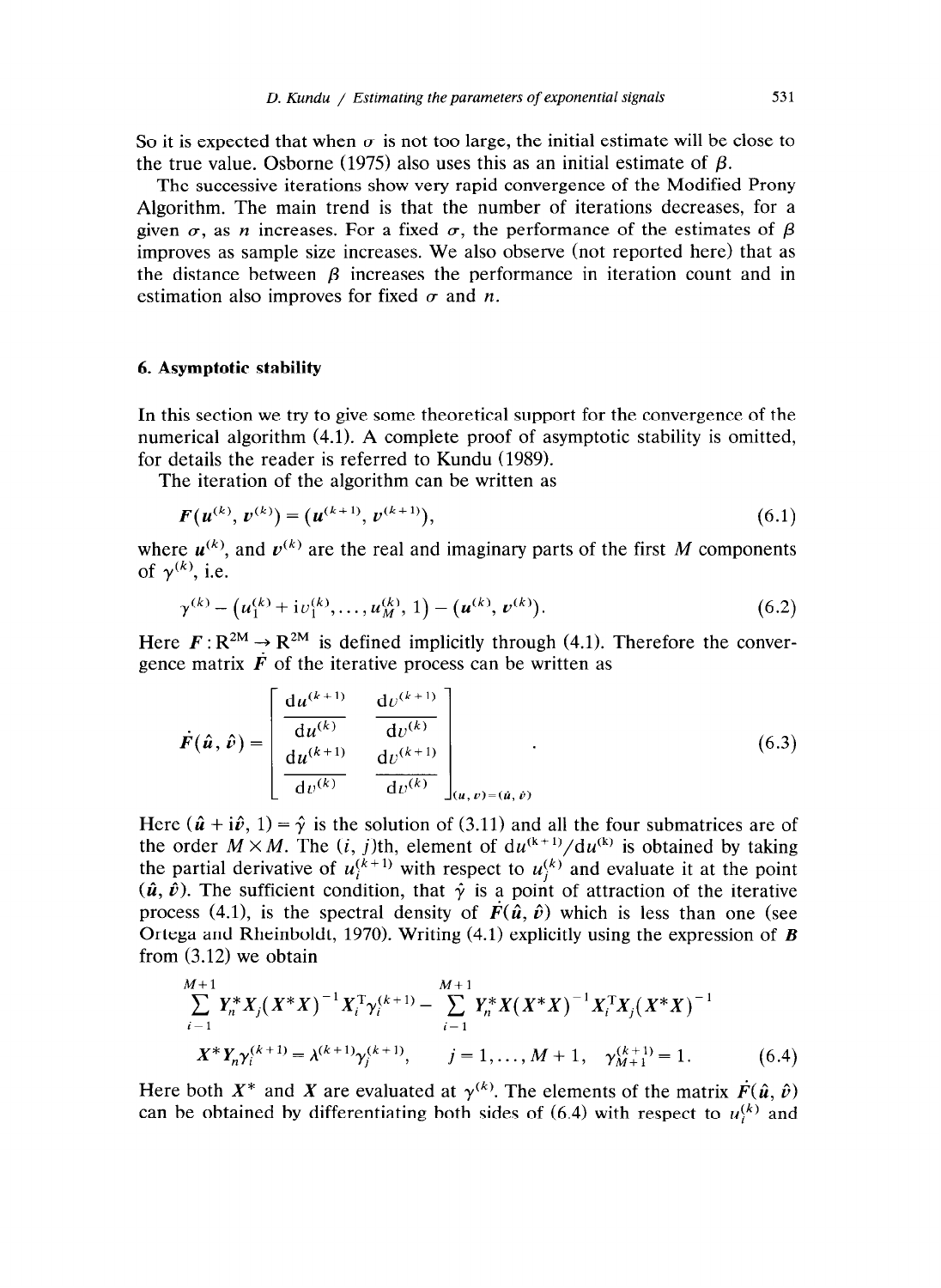$v_i^{(k)}$  for  $i = 1, \ldots, M$  and evaluating at  $\hat{\gamma}$ . Differentiating both sides of (6.4) with respect to  $u_i^{(k)}$  for  $i = 1, \ldots, M$  and evaluating at the point  $\hat{\gamma}$  yields

$$
\boldsymbol{B}(\hat{\boldsymbol{\gamma}})\frac{\mathrm{d}\hat{\boldsymbol{\gamma}}}{\mathrm{d}u_i} + \boldsymbol{C}_i(\hat{\boldsymbol{\gamma}}) = \frac{\mathrm{d}\lambda}{\mathrm{d}u_i}\hat{\boldsymbol{\gamma}} + \hat{\lambda}\frac{\mathrm{d}\hat{\boldsymbol{\gamma}}}{\mathrm{d}u_i}.
$$
\n(6.5)

Here  $C_i(\hat{\gamma})$  is a  $(M + 1) \times 1$  vector whose j-th. element  $c_{ij}(\hat{\gamma})$ , for  $j = 1, ..., (M)$  $+ 1$ ) is given by

$$
c_{ij}(\hat{\gamma}) = -Y_n^* X_j (X^* X)^{-1} (X_i^* X + X^* X_i) (X^* X)^{-1}
$$
  
\n
$$
\times X^* Y_n - Y_n^* X_i (X^* X)^{-1} X^* X_j (X^* X)^{-1} X^* Y_n
$$
  
\n
$$
+ Y_n^* X (X^* X)^{-1} (X_i^* X + X^* X_i) (X^* X)^{-1} X^* X_j (X^* X)^{-1}
$$
  
\n
$$
\times X^* Y_n + Y_n^* X (X^* X)^{-1} X^* X_j (X^* X)^{-1}
$$
  
\n
$$
\times (X_i^* X + X^* X_i) (X^* X)^{-1} X^* Y_n
$$
  
\n
$$
- Y_n^* X (X^* X)^{-1} X^* X_j (X^* X)^{-1} X_i^* Y_n.
$$
 (6.6)

It is easy to see that

$$
\lim_{n \to \alpha} \frac{1}{n} \left\{ \frac{d\hat{\lambda}}{du_i} \hat{\gamma} + \hat{\lambda} \frac{d\hat{\gamma}}{du_i} \right\} = 0, \quad i = 1, ..., M,
$$
\n(6.7)

because all the quantities inside the parentheses are bounded over a compact set.

The main idea of the proof of the asymptotic stability of the iterative process is as follows:  $(1/n)C_i(\hat{y})$  converges to a zero vector almost surely for all  $i=1, \ldots, M$  and  $(1/n)B(\hat{\gamma})$  converges to a positive semidefinite matrix with null space spanned by  $\gamma_0$ , the true parameter vector, corresponding to  $\beta_0$ . Therefore from (6.5) it follows that there exist a complex sequence  $\{a_n\}$  such that

$$
\lim_{n \to \alpha} \left( \frac{\mathrm{d}\hat{\gamma}}{\mathrm{d}u_i} - a_n \gamma_0 \right) = 0. \tag{6.8}
$$

Since  $\hat{\gamma} = (\hat{\gamma}_1, \dots, \hat{\gamma}_M, 1)$ , therefore  $\frac{d\hat{\gamma}_{M+1}}{du_i} = 0$ . Again, since the  $(M + 1)$ th, component of  $\gamma_0$  is 1 ( $\neq$  0) therefore from (6.8) it follows that  $a_n$  should converge to zero. The same reasoning holds for  $d\hat{\gamma}_{M+1}/du_i$ , i = 1,..., M. Therefore  $\vec{F}$ , the convergent matrix, converges to zero matrix almost surely. This implies the asymptotic stability of the proposed algorithm.

We will not prove in detail the above two claims. Interested readers are referred to Kundu (1989), where the details are available. To get some idea we calculate their expectations to see the behaviour for finite  $n$ . We show that

$$
E\left(\frac{1}{n}\boldsymbol{B}(\gamma_0)\right) = \left(\left(\frac{1}{n}b_{ij}(\gamma_0)\right)\right) = \left(\left(\frac{1}{n}\mu_{\alpha_0,\ \beta_0}^* \boldsymbol{X}_i (\boldsymbol{X}^* \boldsymbol{X})^{-1} \boldsymbol{X}_j^* \mu_{\alpha_0,\ \beta_0}\right)\right)
$$
  

$$
E(\boldsymbol{C}_i(\gamma_0)) = 0, \ i = 1, ..., M,
$$
 (6.9)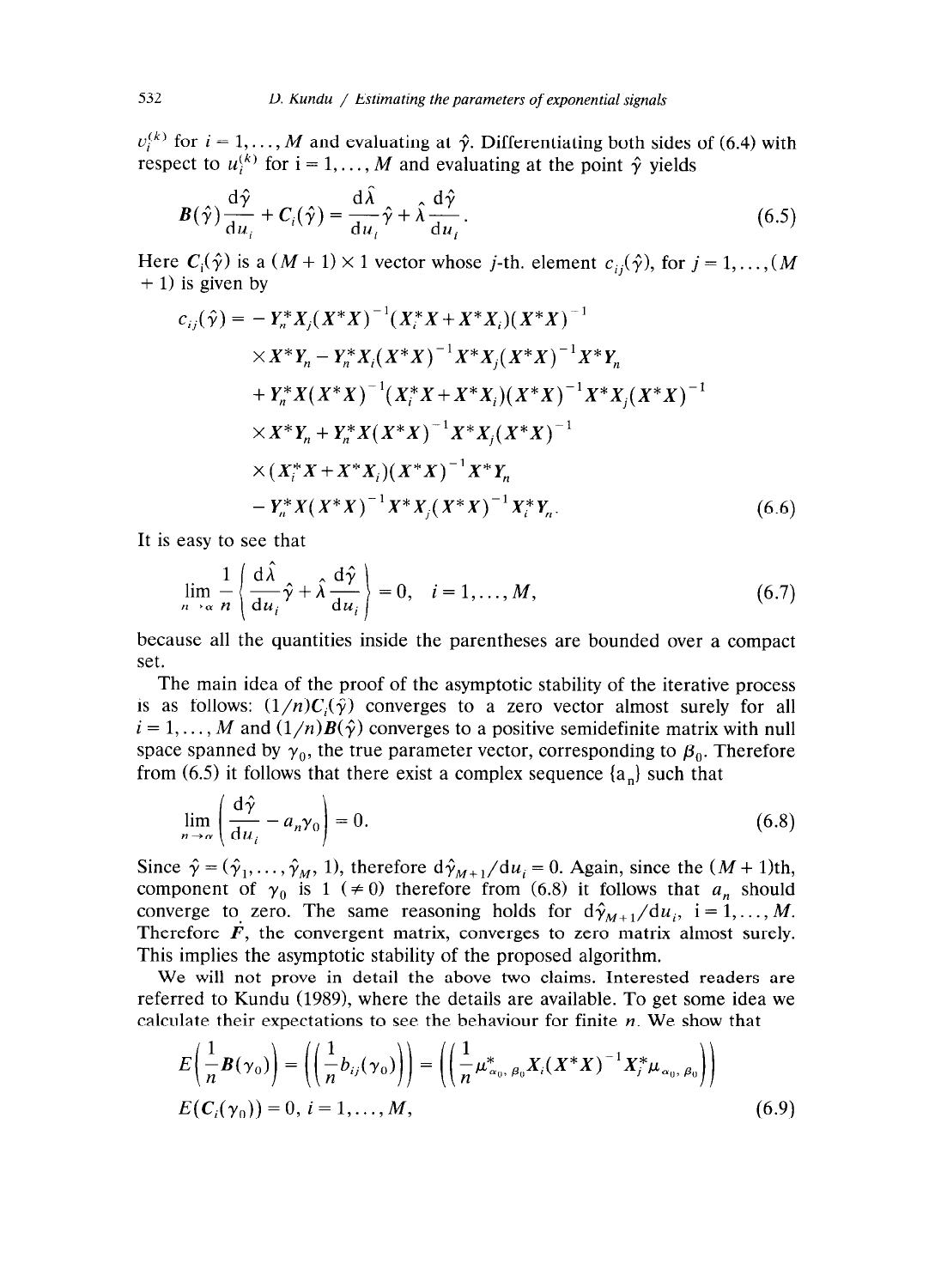here *E* stands for expectation and  $\mu_{\alpha_0,\beta_0}$  is an *n*-vector as it is defined in Section 3. Both the matrices X and  $X^*$  have been evaluated at  $\gamma_0$ , the true parameter value, and the expectation is also taken under the true parameter value. Observe that  $E((1/n)B(\gamma_0))$  is a positive semidefinite matrix with null space spanned by  $\gamma_0$ . It can be shown that (see Kundu; 1989):

$$
\lim_{n \to \alpha} \frac{1}{n} \boldsymbol{B}(\hat{\boldsymbol{\gamma}}) = \lim_{n \to \alpha} E\left(\frac{1}{n} \boldsymbol{B}(\boldsymbol{\gamma}_0)\right) = V_0
$$

and

$$
\lim_{n \to \alpha} \frac{1}{n} C_i(\hat{\gamma}) = \lim_{n \to \alpha} E\left(\frac{1}{n} C_i(\gamma_0)\right) = 0, \qquad i = 1, \dots, M,
$$
\n(6.10)

where  $V_0$  is a positive semidefinite matrix with null space spanned by  $\gamma_0$ .

From (3.12) it follows that

$$
E(b_{ij}(\gamma_0)) = \text{trace}\Big\{X_i(X^*X)^{-1}X_j^{\text{T}}[(\sigma_1^2 + \sigma_2^2) + \mu_{\alpha_0,\beta_0}\mu_{\alpha_0,\beta_0}^*]\Big\}
$$

$$
- \text{trace}\Big\{X(X^*X)^{-1}X_j^{\text{T}}X_i(X^*X)^{-1}X(\sigma_1^2 + \sigma_2^2)\Big\}
$$

$$
= \mu_{\alpha_0,\beta_0}^*X_i(X^*X)^{-1}X_j^*\mu_{\alpha_0,\beta_0} \qquad \text{(since } X^*\mu_{\alpha_0,\beta_0} = 0\text{).} \qquad (6.11)
$$

Here  $\sigma_1^2$  and  $\sigma_2^2$  denote the variance of the real and imaginary part of the error random variable.  $E(C_i(\gamma_0))$  also can be calculated mainly by using the fact  $\sum_{j=1}^{M+1} X_j^* \gamma_{0j} = X^* (\gamma_0)$ , where  $\gamma_{0j}$  denotes the *j*-th component of  $\gamma_0$ . From (6.6) it follows that

$$
E(c_{ij}(\gamma_0)) =
$$
  
\n
$$
\text{trace}\Big\{-X_j(X^*X)^{-1}(X_i^*X + X^*X_i)(X^*X)^{-1}X^* -X_i(X^*X)^{-1}X^*X_j(X^*X)^{-1}X^* +X(X^*X)^{-1}(X_i^*X + X^*X_i)(X^*X)^{-1}X^*X_j(X^*X)^{-1}X^* +X(X^*X)^{-1}X^*X_j(X^*X)^{-1}(X_i^*X + X^*X_i)(X^*X)^{-1}X^* -X(X^*X)^{-1}X^*X_j(X^*X)^{-1}X_j^*(\sigma_1^2 + \sigma_2^2)\Big\}
$$
  
\n= 0. (6.12)

#### **Acknowledgements**

The author wishes to thank Professor C.R. Rao for all his guidance in the preparation of this paper. The author also thanks one Associate Editor and the referees for many valuable and constructive suggestions.